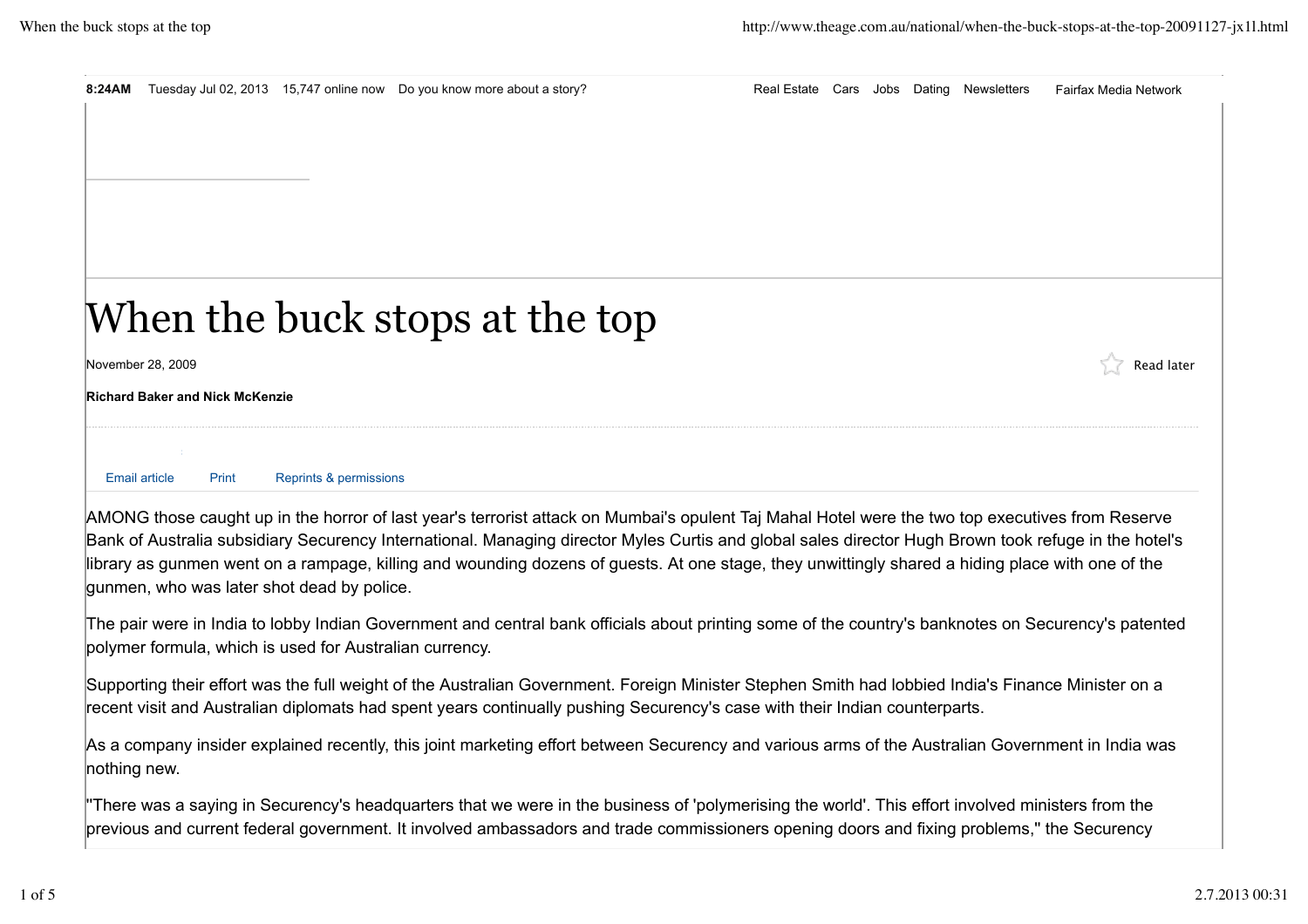## source said.

''The RBA itself would encourage other central banks to consider the polymer notes at every opportunity. To the outsider, Securency appears as just another arm of the Australian Government. That is certainly the way it is perceived.''

A year on from the Mumbai attacks that began on November 16 and killed at least 173 people in a series of bombings and shootings, Securency's Curtis and Brown are again facing a traumatic experience involving police. This time, though, the police attention is focused on them.

Last week, Australian Federal Police officers raided Securency's headquarters at Craigeburn in Melbourne's outer-west, seizing computers and files that might shed light on the way Securency has won banknote supply contracts from some of the world's most corrupt countries. The homes of Curtis and company secretary John Ellery were also raided.

In Britain, Brown and another Securency sales director, Peter Chapman, are believed to be under scrutiny from Britain's Serious Fraud Office.

In response to the raids, the Securency board, chaired by assistant RBA governor Bob Rankin, has asked Curtis and Ellery to stand down until the police inquiry concludes. Chapman resigned from Securency months ago, citing ill-health.

The AFP began investigating Securency in May after *The Age* exposed the company's payment of multimillion-dollar commissions to dubious middlemen in its drive to win banknote contracts.

Some of the middlemen had been involved in previous corruption scandals and one had a criminal conviction. Most had political connections in the various countries in which Securency was seeking business.

In apparent breach of Reserve Bank of Australia policy, Securency wired millions of dollars into offshore tax haven bank accounts associated with its foreign agents.

The AFP is searching for evidence that Securency has breached Australia's criminal code by making payments to foreign government officials to obtain a business advantage. Those found guilty of foreign bribery face 10 years' jail and big fines.

The company's activities in Vietnam and Nigeria are attracting great scrutiny, with millions of dollars being paid to businessmen suspected of being government officials or having close ties to powerful political figures.

Forensic accountants from KPMG are conducting a separate inquiry and have found evidence that Securency management has tried to hide internal concerns about its practices from RBA auditors.

The exposure of Securency's activities has put the reputation of the Reserve Bank - the pillar of Australia's financial system - at risk. For the central bank of a first-world country such as Australia to be closely associated with what could be the nation's first prosecution for foreign bribery is an enormous embarrassment. It is a situation being watched closely by governments, central banks and rival currency firms around the world. Behind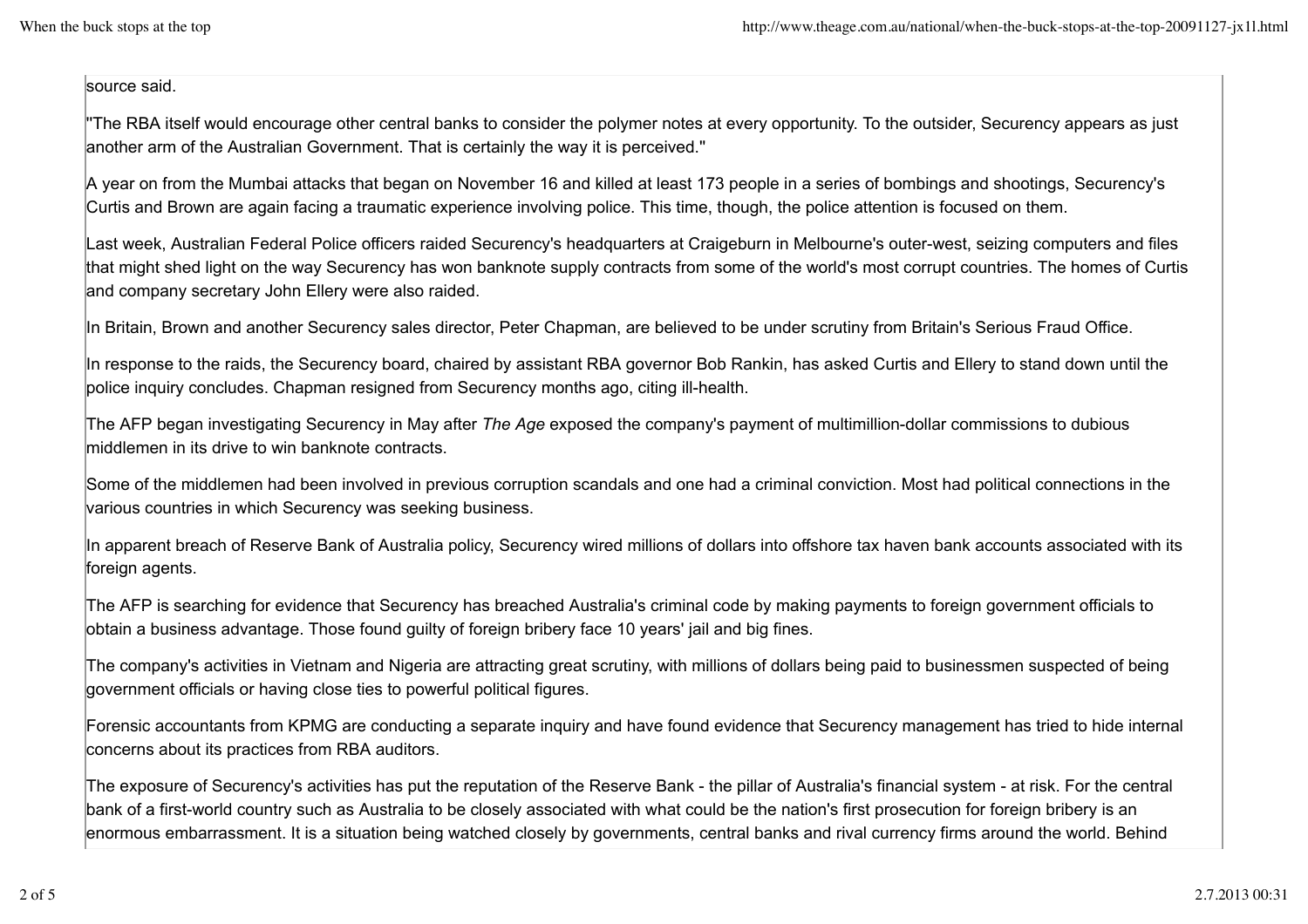closed doors at the RBA in Sydney and in government buildings in Canberra, questions are being asked about the how, the who, the what and the why of the corruption scandal.

The Department of Foreign Affairs and Trade and the trade agency Austrade in particular are bracing for any fallout and are already distancing themselves from a company they have wholeheartedly supported for 13 years.

A former senior Austrade official with an intimate knowledge of Securency's dealings told *The Age*: ''Like AWB or BHP Billiton, Securency was one of our top clients. We were told to promote Securency at every opportunity and to write up its achievements as another Australian export success story.''

Amazingly for a scandal with many serious implications for Australia, including heat from US authorities under the Foreign Corrupt Practices Act there has been only silence from RBA governor Glenn Stevens, Prime Minister Kevin Rudd, Treasurer Wayne Swan and Opposition Leader Malcolm Turnbull. All say the AFP investigation prevents them from making comment.

Contrast this with the daily commentary and accusations of corruption among Coalition ministers from Rudd when he was shadow foreign minister during the 2006 Cole inquiry into AWB's payment of \$290 million in kickbacks to Saddam Hussein's Iraqi regime.

This is what Rudd said when then foreign minister Alexander Downer suggested he calm down and wait for the Cole inquiry to finish before leaping to judgment.

''Australia has international obligations here at stake … my challenge to Mr Downer here today, who is still buried in some bunker in the Adelaide hills, is to come out and tell Australians how this should be put right.'' This was in January 2006, some 10 months before the Cole inquiry concluded.

''Our job as a responsible opposition in this country is to ensure that all matters which are relevant to this unfortunate scandal are put into the public domain. Not just those relating to the wheat board itself, but the actions, responsibility, culpability of the Howard government itself.''

The Securency case shares many similarities with the AWB scandal. Both companies sell iconic Australian products. Both enjoyed high-level access to ministers and received the strongest possible support from DFAT and Austrade. Both operated in markets where corruption and bribery were rife.

So why the lack of comment from our political leaders? The short answer is the fear of complicity. Usually a corruption scandal involving a government agency is a gift to an opposition. But many of Securency's suspect deals happened under the Howard government and with the support of senior ministers and the departments they controlled. So there is little point in the Coalition pursuing the matter.

For the Labor, there is nothing to gain by giving the affair any oxygen as Securency's controversial business practices have continued since Rudd won power in November 2007.

Only Greens leader Bob Brown - supported by Family First senator Steve Fielding and independent senator Nick Xenophon - have called for a Senate inquiry to examine the roles played by Foreign Affairs and Trade, not to mention the RBA, in helping Securency around the world. Labor and the